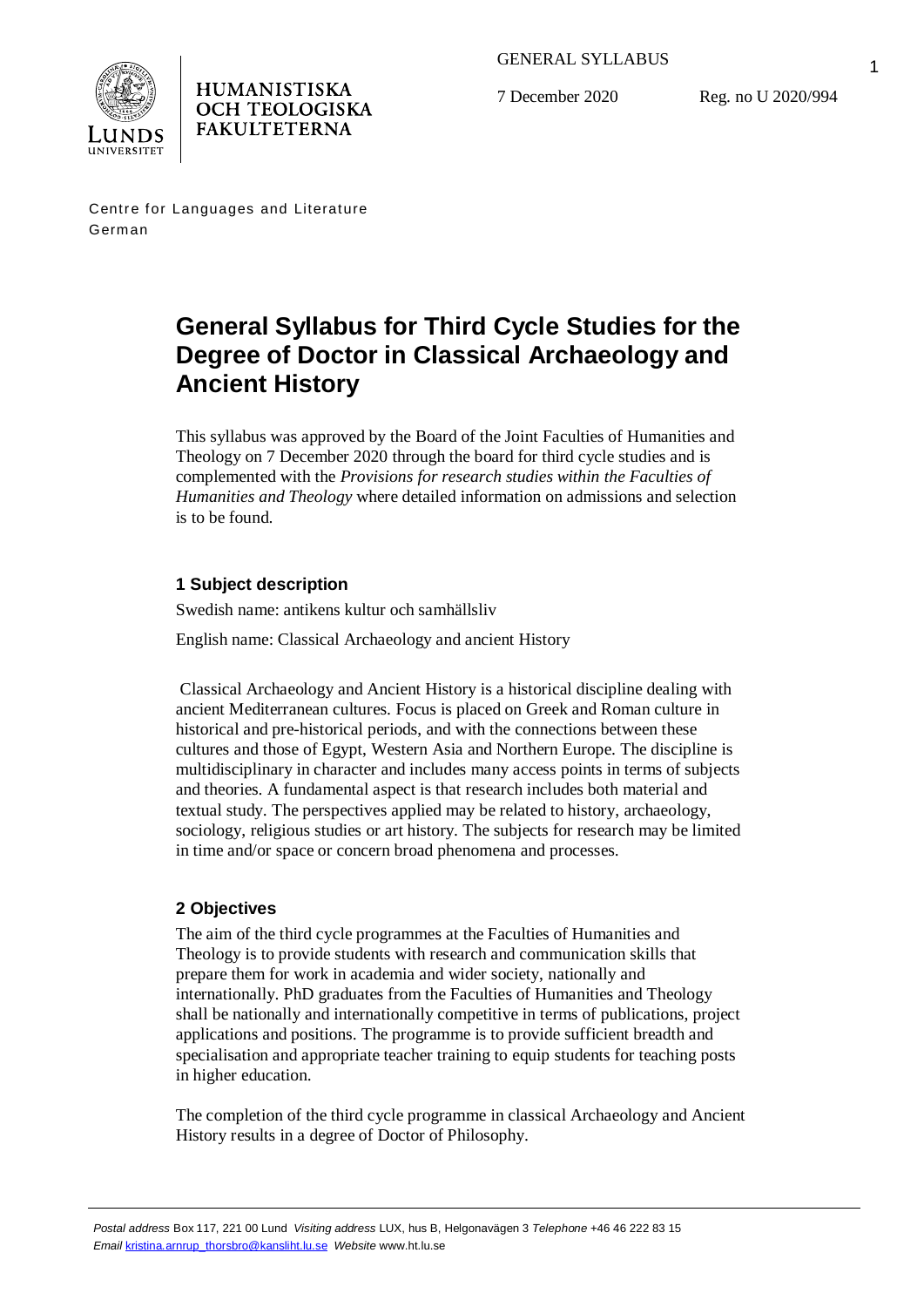## Outcomes for a degree of Doctor in accordance with the Higher Education Ordinance, Annex 2, Qualifications Ordinance:

#### *Knowledge and understanding*

For the degree of Doctor the third-cycle student shall

– demonstrate broad knowledge and systematic understanding of the research field as well as advanced and up-to-date specialised knowledge in a limited area of this field, and

– demonstrate familiarity with research methodology in general and the methods of the specific field of research in particular.

#### *Competence and skills*

For the degree of Doctor the third-cycle student shall – demonstrate the capacity for scholarly analysis and synthesis as well to review and assess new and complex phenomena, issues and situations autonomously and critically

– demonstrate the ability to identify and formulate issues with scholarly precision critically, autonomously and creatively, and to plan and use appropriate methods to undertake research and other qualified tasks within predetermined time frames and to review and evaluate such work – demonstrate through a dissertation the ability to make a significant contribution to the formation of knowledge through his or her own research – demonstrate the ability in both national and international contexts to present and discuss research and research findings authoritatively in speech and writing and in dialogue with the academic community and society in general – demonstrate the ability to identify the need for further knowledge, and – demonstrate the capacity to contribute to social development and support the learning of others both through research and education and in some other qualified professional capacity.

#### *Judgement and approach*

For the degree of Doctor the third-cycle student shall – demonstrate intellectual autonomy and disciplinary rectitude as well as the ability to make assessments of research ethics, and – demonstrate specialised insight into the possibilities and limitations of research, its role in society and the responsibility of the individual for how it is used.

#### Outcomes for a degree of Doctor in German:

To obtain a degree of Doctor in Classical Archaeology and Ancient History, the doctoral student shall have acquired

- broad insight into the general conditions for social life and culture in primarily Greek and Roman Antiquity
- broad familiarity with the source material, research history, methods and theories of the discipline

#### *Competence and skills*

To obtain a degree of Doctor in Classical Archaeology and Ancient History, the doctoral student shall have acquired

– the ability to reflect on the Greek and Roman societies as environments for life and work, and material and cultural production, and to approach them from a broad historical perspective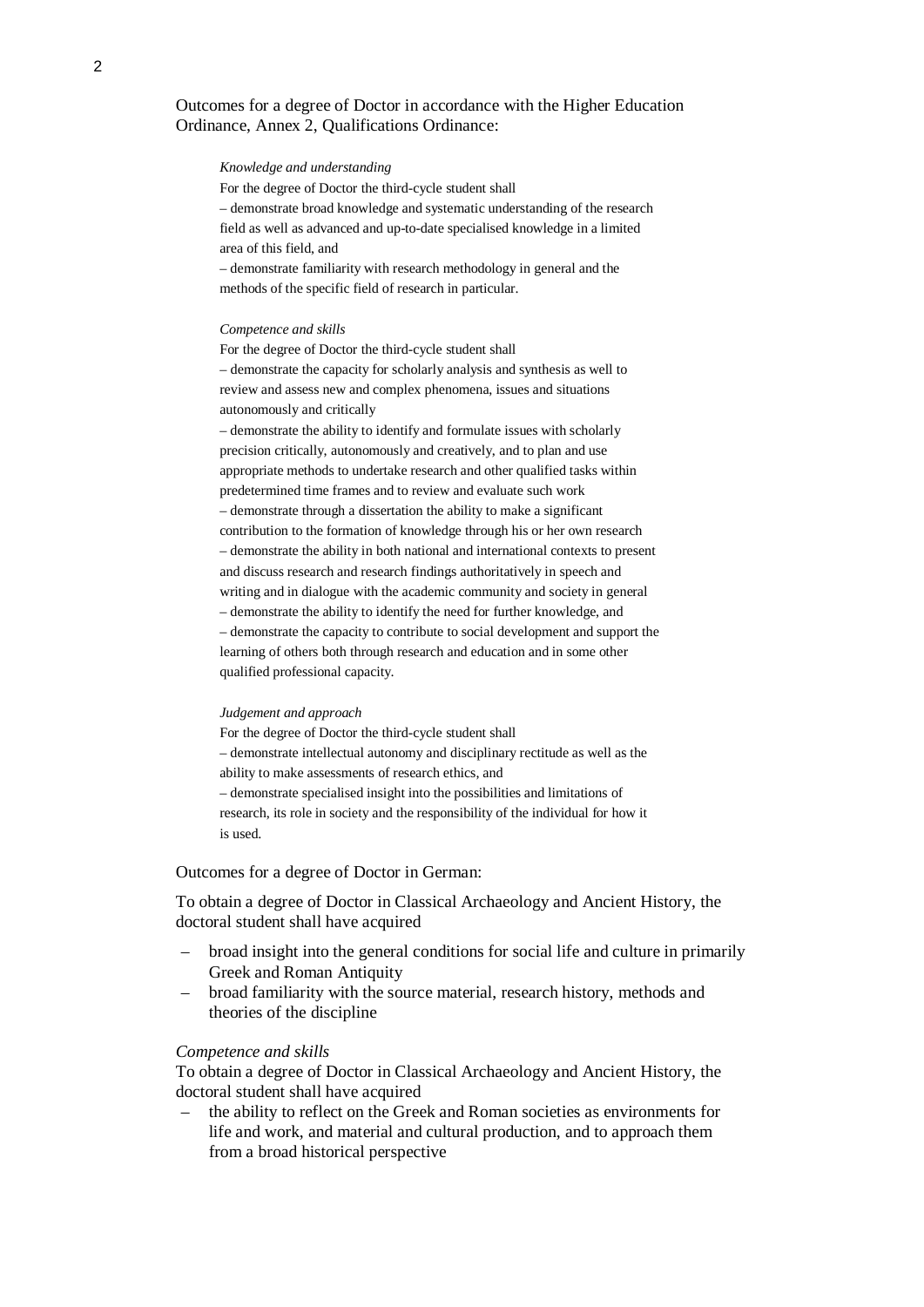– the ability to integrate skills in professional roles requiring cultural analysis and communication, both within and outside academia

## *Judgement and approach*

To obtain a degree of Doctor in Classical Archaeology and Ancient History, the doctoral student shall have acquired

- the ability to reflect on the management of the classical heritage and associated ethical issues
- the ability to reflect critically on the impact of Antiquity on Western culture

## **3 Admission requirements**

Pursuant to the Higher Education Ordinance, Chapter 7 Section 35, the requirements for admission to third-cycle studies are as follows:

The requirements for admission to third-cycle courses and study programmes are that the applicant:

1. meets the general and specific entry requirements that the higher

education institution may have laid down, and

2. is considered in other respects to have the ability required to benefit from the course or study programme.

For admission to third cycle studies at the Faculties of Humanities and Theology, it is always the applicant's responsibility to document his or her eligibility at the deadline for applications.

#### *3.1 General admission requirements*

Pursuant to the Higher Education Ordinance, Chapter 7 Section 39, the general requirements for admission to third cycle studies are as follows:

A person meets the general entry requirements for third-cycle courses and study programmes if he or she:

1. has been awarded a second-cycle qualification

2. has satisfied the requirements for courses comprising at least 240 credits of which at least 60 credits were awarded in the second-cycle, or

3. has acquired substantially equivalent knowledge in some other way in Sweden or abroad.

The higher education institution may permit an exemption from the general entry requirements for an individual applicant, if there are special grounds.

Second cycle courses and papers (see Specific admission requirements below) must be categorised as such in the relevant course syllabus.

At the Faculties of Humanities and Theology, the second cycle is defined in accordance with the Higher Education Act Chapter 1 Section 9:

Second-cycle courses and study programmes shall be based fundamentally on the knowledge acquired by students during first-cycle courses and study programmes, or its equivalent.

Second-cycle courses and study programmes shall involve the acquisition of specialist knowledge, competence and skills in relation to first-cycle courses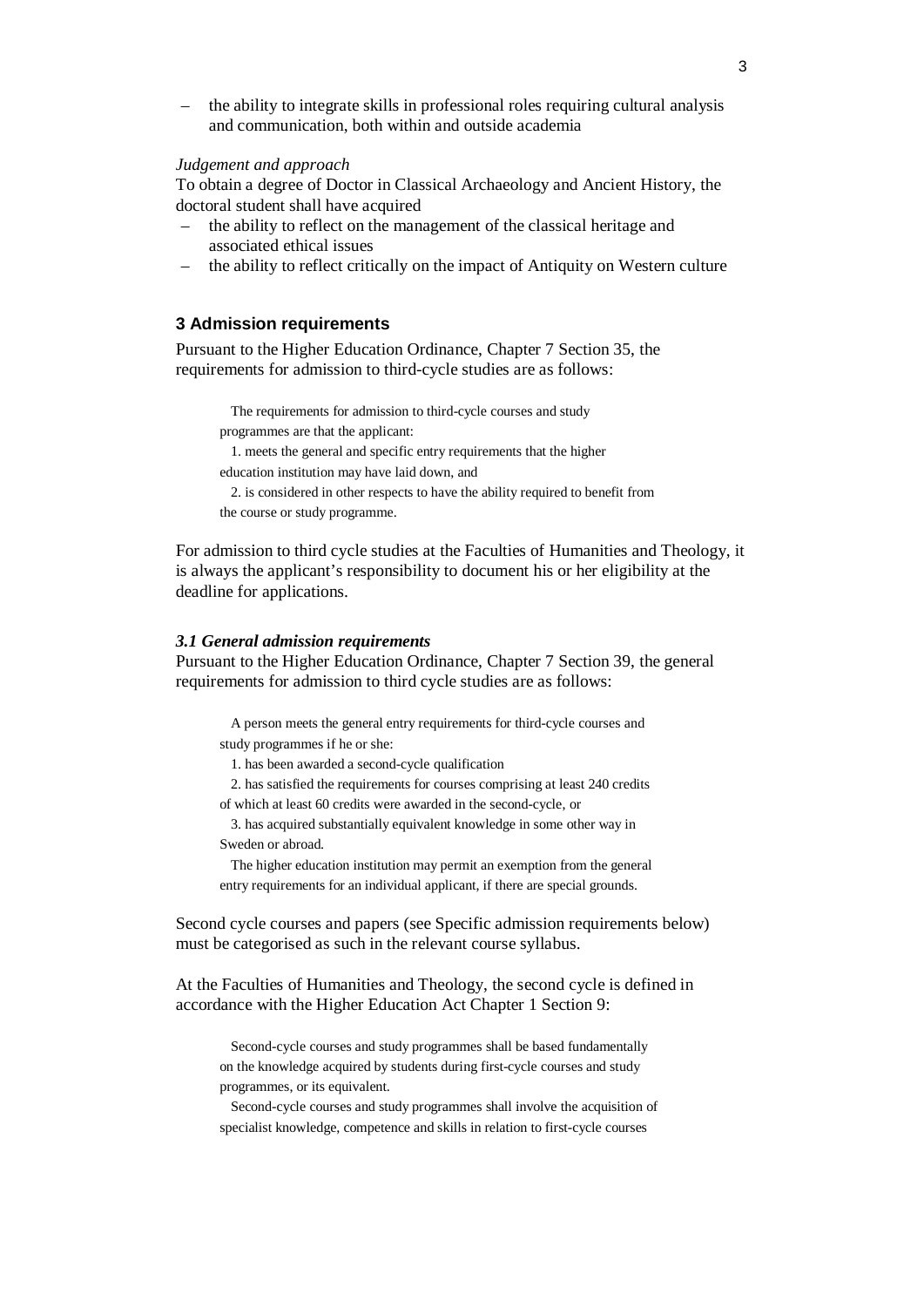and study programmes, and in addition to the requirements for first-cycle courses and study programmes shall:

- further develop the ability of students to integrate and make autonomous use of their knowledge

- develop the students' ability to deal with complex phenomena, issues and situations, and

- develop the students' potential for professional activities that demand considerable autonomy, or for research and development work.

Assessment of equivalent knowledge (point 3) will normally only be made when the applicant's qualifications are from an educational system in which the above definition of 'second cycle' is not applicable.

#### *3.2 Specific admission requirements*

A person meets the specific admission requirements for third-cycle courses and study programmes in Classical Archaeology and Ancient History if he or she

- has passed a degree project in Classical Archaeology and Ancient History comprising at least 15 second-cycle credits
- has basic knowledge of Latin or Greek

A person also meets the specific admission requirements if he or she has acquired equivalent knowledge in Sweden or abroad.

## *3.3 Credit transfer*

The Higher Education Ordinance, Chapter 6:

#### *Credit transfer*

Section 6 If a student at a higher education institution in Sweden has successfully completed a higher education course or study programme, she or he is entitled to transfer the credits awarded for a course or study programme at another higher education institution. This does not apply, however, if there is a substantial difference between these courses or study programmes.

 The same applies for students who have successfully completed a course or study programme:

1. at a university or higher education institution in Denmark, Finland, Iceland or Norway or a signatory to the Council of Europe's Convention of 11 April 1997 on the Recognition of Qualifications concerning Higher Education in the European Region (Swedish Treaty Series 2001:46), or

2. at Nordiska högskolan för folkhälsovetenskap (NHV – The Nordic School of Public Health).

Section 7 A student is entitled to transfer credits from a course or study programme other than that laid down in Section 6 if the nature and extent of the knowledge and skills cited by the student are such that they correspond on the whole to the course or study programme for which the credits are to be recognised. A student may also be given credit for corresponding knowledge and skills acquired in a vocational or professional capacity.

Section 8 The higher education institution shall assess whether credits can be awarded for the prior course or study programme or professional or vocational experience.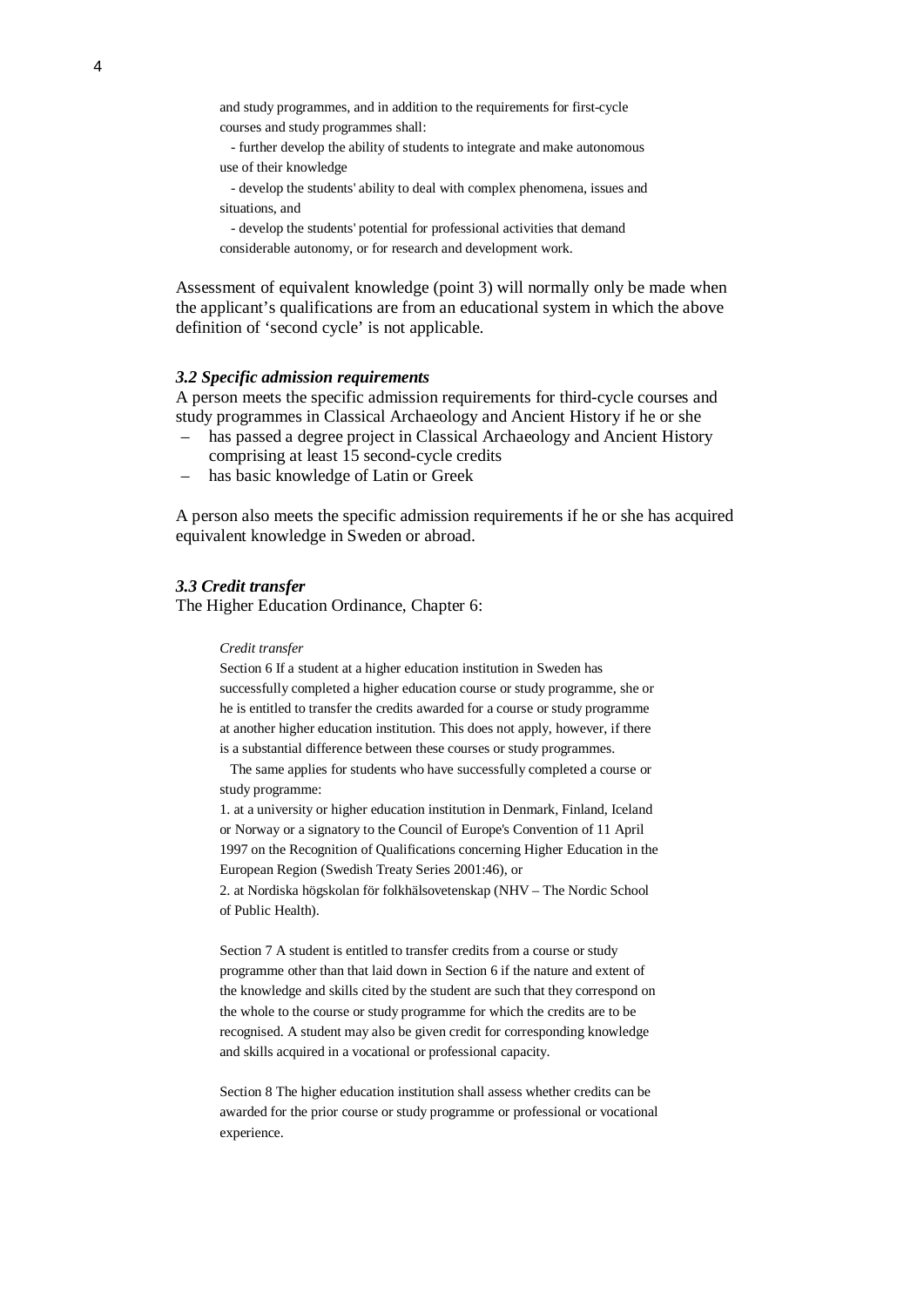Credits may only be awarded to those who are students unless otherwise provided by statute or ordinance.

At the Faculties of Humanities and Theology, students must apply for credit transfer. The application will only be considered if it is submitted together with an application for admission to third cycle studies. A decision on credit transfer is taken in conjunction with a decision on admission. Credit transfer normally affects the length of the doctoral studentship awarded in the decision on admission. In conjunction with a proposed admission, the relevant department is to propose the length of the doctoral studentship and any credit transfer.

## *3.4. Selection*

The Higher Education Ordinance, Chapter 7 Section 41:

In selecting between applicants who meet the requirements laid down in Sections 35 & 36 their ability to benefit from the course or study programme shall be taken into account.

The higher education institution determines which assessment criteria shall be used in determining the ability to benefit from the courses and study programmes.

However, the fact that an applicant is considered able to transfer credits from prior courses and study programmes or for professional or vocational experience may not alone give the applicant priority over other applicants.

The Faculties of Humanities and Theology will assess the applicant's ability to benefit from the programme against the criteria of quality, quantity, development and relevance.

## **4 The programme for a degree of Doctor**

Third cycle studies comprise four years of full-time study (240 credits). Part-time studies (at least 50%) may be pursued but must be completed within eight years.

## *4.1 Programme design*

The programme comprises 240 credits, made up of courses comprising 60 credits and an academic thesis (PhD thesis) comprising 180 credits. Teaching is in the form of courses and seminars, and supervision of the thesis work.

For a degree of Doctor the research student must have successfully completed all examinations in the programme and the PhD thesis.

### *4.2 Supervision*

At least two supervisors shall be appointed for each doctoral student. One of them shall be nominated as the principal supervisor. The principal supervisor must have the qualifications of an associate professor and be employed at Lund University. The assistant supervisor must have a PhD degree. The supervisors must have completed supervisor training or be judged by the faculty board to have corresponding qualifications.

The individual study plan must specify the duties and responsibilities of each of the supervisors. Supervision comprises both help with the orientation of studies and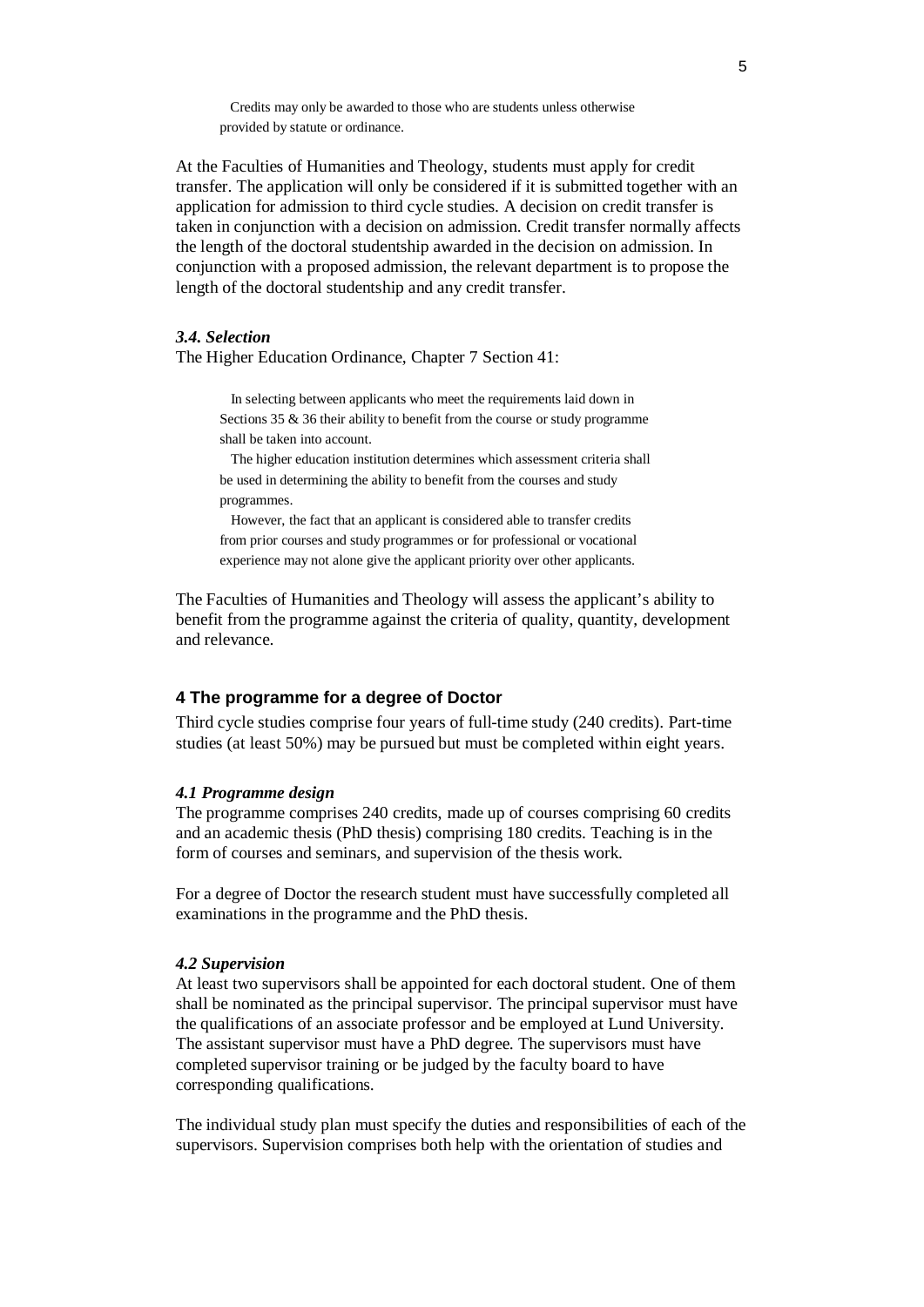thesis work and support throughout the studies. Doctoral students are entitled to supervision comprising 300 working hours distributed across the four-year study period. The hours are to include the supervisor's preparation for supervision (such as reading of thesis drafts), the supervision sessions and the overall planning of the programme, for example with regard to the individual study plan. However, tuition and assessment of the student in the context of third cycle courses are not to be included in the hours for supervision. The extent of supervision will vary throughout the programme and is to be detailed in the individual study plan and specified in the supervisors' duties plans.

The Higher Education Ordinance, Chapter 6 Section 28:

An individual doctoral student who so requests shall be allowed to change supervisor.

#### *4.3 Individual study plan*

The Higher Education Ordinance, Chapter 6 Section 29:

An individual study plan shall be drawn up for each doctoral student. This plan shall contain the undertakings made by the doctoral student and the higher education institution and a timetable for the doctoral student's study programme. The plan shall be adopted after consultation with the doctoral student and his or her supervisors.

The individual study plan shall be reviewed regularly and amended by the higher education institution to the extent required after consultation with the doctoral student and his or her supervisors. The period of study may only be extended if there are special grounds for doing so. Such grounds may comprise leave of absence because of illness, leave of absence for service in the defence forces or an elected position in a trade union or student organisation, or parental leave.

The Faculties of Humanities and Theology have decided to adopt a digital tool for individual study plans. The study plan is to be printed and signed once a year by the doctoral student, principal supervisor, head of department and pro dean. Please see instructions appended to the tool.

The obligations of the doctoral student are specified in the Higher Education Ordinance, Chapter 6 Section 30.

#### *4.4 Courses and seminars*

The courses that can be included in the programme may be courses offered by the home department or by other departments at or outside Lund University. The Faculties of Humanities and Theology provide a compulsory introduction course of 7.5 credits.

Regulations for third cycle education at Lund University, section 9:

All doctoral students shall be offered training in teaching and learning in higher education of at least two weeks. Doctoral students who teach in the first or second cycle shall have completed introductory training of at least two weeks or acquired equivalent knowledge in another way.